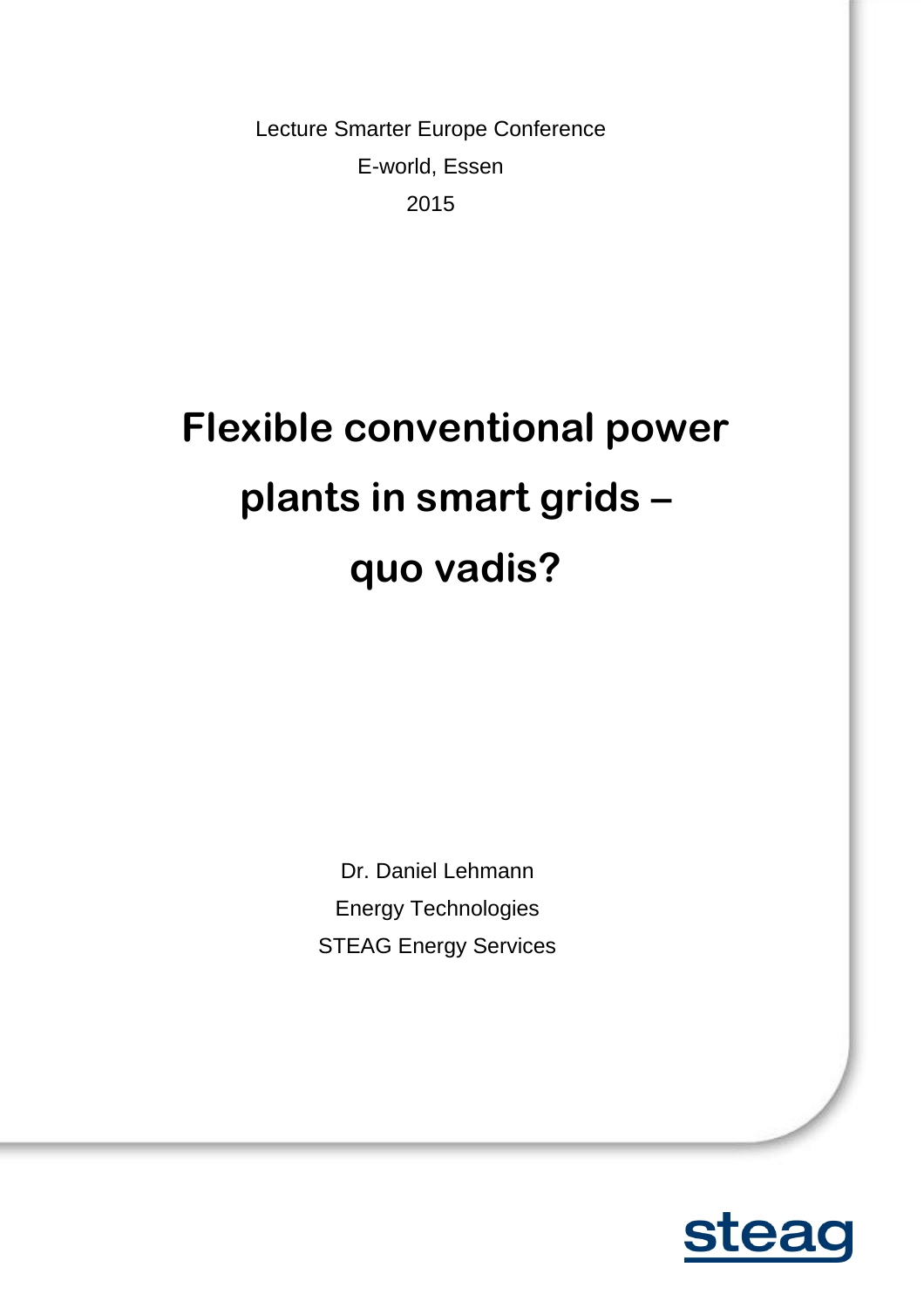# **Flexible conventional power plants in smart grids – quo vadis?**

## **Daniel Lehmann1**

<sup>1</sup> STEAG Energy Services GmbH, Rüttenscheider Str. 1-3, 45128 Essen, Germany *daniel.lehmann@steag.com*

**Abstract:** In the ongoing discussions about the future energy system, smart grids are seen as a promising solution to match renewable energy production and energy consumption by using sophisticated information and communication technologies. However, flexible conventional power plants which play an essential role in stabilising the current energy system especially in terms of compensating the intermittent generation by renewables are not considered in these discussions. The aim of this paper is to propose approaches on how to properly integrate flexible conventional power plants into the future energy system by structurally combining virtual and conventional power plants in order to create reliable virtual power plants. It is shown that by extending the information exchange an almost constant power output can be provided by the reliable virtual power plant independently of the actual weather situation. Additionally, this structural adaptation is not only used to improve the control performance in terms of power output but also allows a decoupling of energy trading mechanisms by introducing compensation control power as a new service within the energy market explicitly dealing with the intermittent generation by renewables.

## **1. Introduction**

Analogously to the electrification of railways, smart grids aim at improving the energy system by adding new technologies, i.e. information and communication technologies (ICT), to an existing infrastructure. The main goal of smart grid applications lies in balancing the power production and consumption in a decentralised way by means of demand side management strategies shifting the energy consumption to time periods in which the grid is fed by renewable energy sources [\[1\].](#page-7-0)



<span id="page-1-0"></span>**Figure 1: Power production of one week in April, 2014; relevant colours: black indicates hard-coal fired power plants, orange shows PV production and light blue indicates power produced by wind (sources: [\[2\],](#page-7-1) [\[15\],](#page-7-2) internal STEAG calculations)**

[Figure 1](#page-1-0) indicates the share of the respective power producing sectors to the power production of one

selected week in April 2014. The figure shows that, due to the low specific fuel costs, nuclear and lignite-fired power plants (grey and brown) act as base-load operating power plants whereas, due to the high fuel prices, almost exclusively must-run gas-fired power plants are in operation. Consequently, mid-load operated hard-coal fired power plants have to provide fast load changes including services (primary, secondary or tertiary control) to compensate fluctuations in the grid caused by intermittent renewable energy supply (PV a wind) [\[11\].](#page-7-3) Hence, from the perspective of renewables demand side management tasks are currently realised in an aggregated way by the load variations of these flexible power plants.

In particular, conventional power plants increasingly need to deal with prediction errors regarding the intermittent production by renewables of some gigawatts even on short notice [\[2\]](#page-7-1) instead of purely focussing on reserve control power for compensating unexpected outages of large producers or consumers as initially intended.

However, despite the essential role of flexible and reliable conventional power plants in the current energy system, these power plants do not play any role in the current smart grid considerations. Taking the changing role of these power plants into account with the emerging focus on compensating intermittent generation, two questions arise:

• Are the current control and communication structures well suited to deal with the current and even evolving requirements of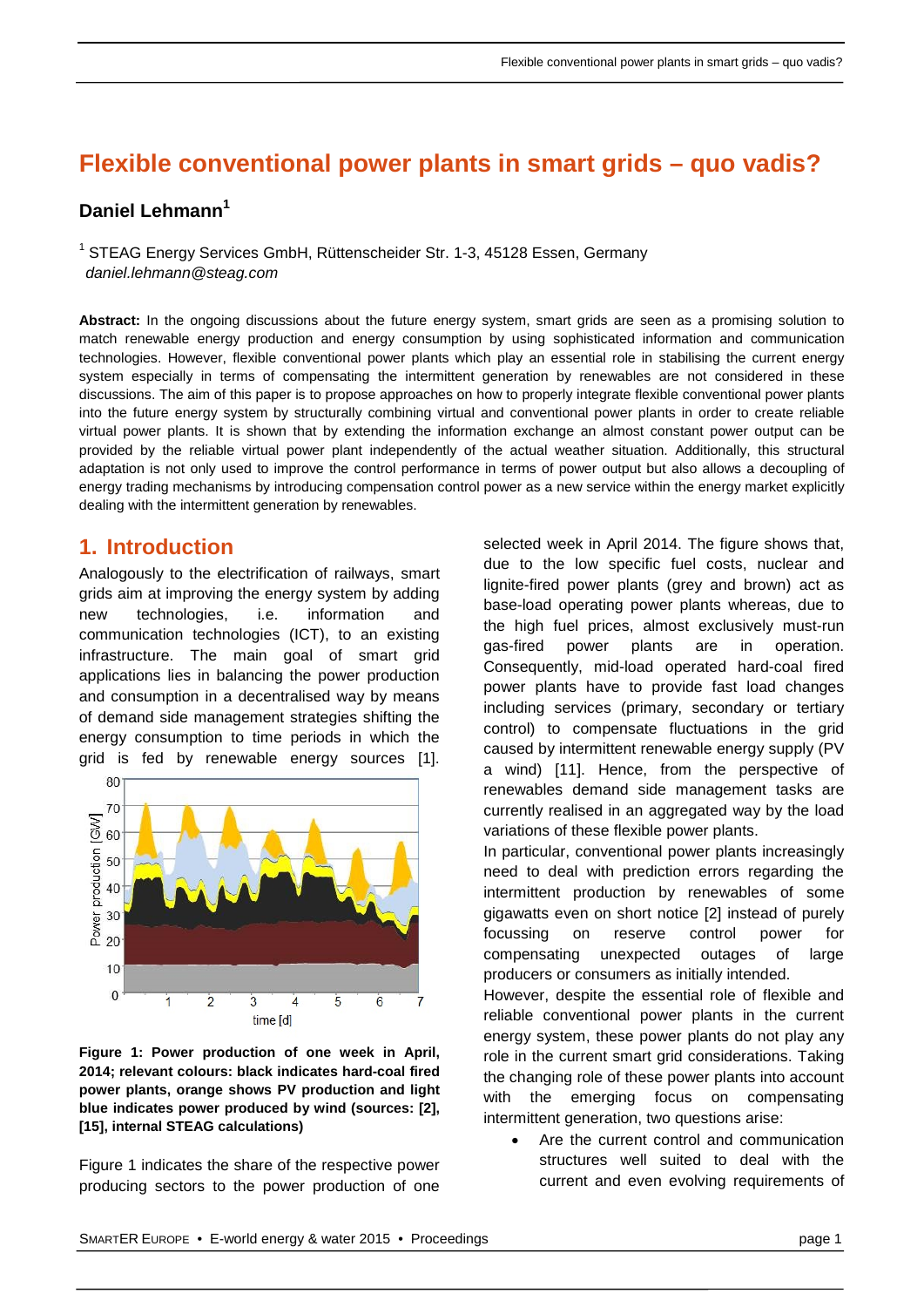the renewable-driven energy system or are there structural adaptations which enable flexible conventional power plants to meet these requirements in an even more efficient way?

Is the current energy market well suited to deal with the compensation of intermittent power generation or do adapted control structures allow for appropriately adapting the related energy trading mechanisms?

The focus of this paper lies in proposing concepts for suitably integrating flexible conventional power plants into smart grids by structurally combining renewable and flexible conventional power plants resulting in *reliable virtual power plants.*

The strategy uses the fact that in the current operation of conventional power plants sophisticated ICT solutions can hardly be found and services like reserve power and load changes either rely on purely analogue measurements (i.e. frequency of the grid) or very simple communication infrastructures. Consequently, by considering a conventional power plant as a structurally coupled counterpart to a virtual power plant (VPP) consisting of distributed renewable energy sources (RES) [\[3\]\[13\]](#page-7-4) and by using additionally available data such as weather forecasts as well as relevant aggregated data provided by the VPP an efficient compensation of the intermittent generation can be obtained. Suitable concepts are given by model-based control strategies, e.g. feed-forward disturbance rejection [\[4\]\[10\]](#page-7-5) or model predictive control (MPC) [\[6\]\[7\].](#page-7-6)

As a second effect this strategy enables adaptions of the energy trading mechanisms. Instead of the necessity of using day-ahead transactions, intraday auctions as well as control power to counteract the prediction errors in the RES production, *compensation control power* can be introduced as a new service provided by flexible conventional power plants purely focussing on compensating the intermittent generation by renewables.

The paper is organised as follows. In Section [2](#page-2-0) the current role of flexible conventional power plants used in mid-load operation is described and stateof-the-art flexibility measures are introduced. Section [3](#page-3-0) proposes concepts to combine flexible conventional power plants and virtual power plants showing potential benefits of establishing conventional power plants in future smart grids. Based on these concepts a new trading model introducing compensation control power as a new service is described in Section [4.](#page-6-0)

## <span id="page-2-0"></span>**2. Flexible power plants**

## **2.1. Current role in the energy system**

Due to the lack of sufficient storage capabilities in the current energy system the power production and power consumption need to be balanced at any time. Therefore, the stability of the grid currently relies on the capability of flexible conventional power plants to provide fast load changes and control services (primary, secondary or tertiary control) in order to compensate unexpected outages of power plants or deviations in the power consumption. Additionally, the requirements on the flexibility of these plants have been recently significantly increased due to the necessity of counteracting the volatile energy production by renewable sources [\[11\].](#page-7-3)

Beside this load change flexibility which is inevitable for preserving the stability of the grid, measures such as optimised start-up as well as reduction of minimum load likewise play an important role in the current system but more with the focus on running conventional power plants in a cost efficient way. All of these measures are briefly described in the following section.

## **2.2. Flexibility measures**

#### <span id="page-2-1"></span>**2.2.1. Fast load changes and control power**

To counteract unpredictable events such as outages of power plants or prediction errors regarding the energy consumption and to counteract the volatile energy production of intermittent sources, fast load changes and control services need to be provided by reliable and flexible energy producing units.

The measures to improve load gradients as well as pre-qualifying the power plant for providing control power very often simply adapt the control algorithms in the unit control system and use intrinsic storage capabilities, e.g., throttling of turbine valves or control of the extraction steam flow [\[8\]\[12\].](#page-7-7)

Severe modifications of processes can be generally avoided. Hence, as the current control algorithms of conventional power plants are rather designed to guarantee stability than focussing on the transient behaviour in terms of fast load responses the potential and the chances for the success of these optimisation measures are generally promising.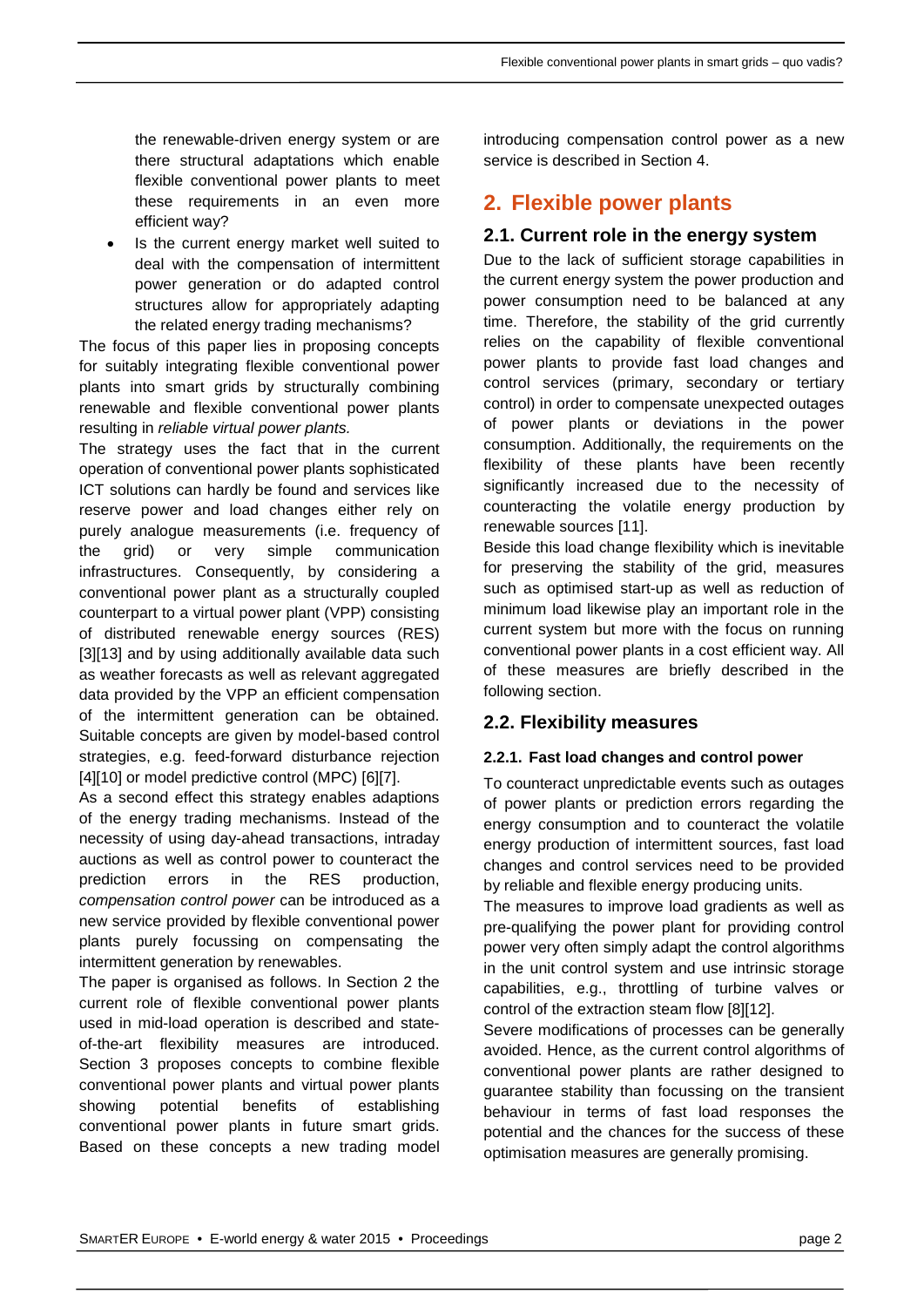#### **2.2.2. Optimised start-up and reduced minimum load**

Both optimised start-up and reduced minimum load have the same goal, namely, to reduce costs which would occur due to starting the plant [\[9\].](#page-7-8) On the one hand the optimisation of the start-up procedure aims at reducing the oil consumption during the start-up process and making the process reproducible in terms of timing until synchronisation in order to avoid unnecessary waiting times.

On the other hand, reduced minimum load aims at completely avoiding the costs for start-up by bridging limited time intervals in which the plant would have been normally shut down due to low energy prices. Hence, if the minimum load is decreased the loss due to operating the plant in these time intervals is decreased as well.

## **2.3. Communication infrastructure**

In the current operation of a conventional power plant, ICT only plays a secondary role especially when it comes to external data exchange. Services like reserve power and load changes either rely on purely analogue measurements (i.e. frequency of the grid) or very simple communication infrastructures which very often still require manual operations, i.e. load requirements provided by the load dispatcher are not directly forwarded to the unit control system but to the operator which has to manually set the necessary actions.

## <span id="page-3-0"></span>**3. Compensation of intermittent generation**

## **3.1. Current mechanism**

The current mechanism to compensate intermittent generation provided by RES (PV and wind) uses a mix of two measures:

- Control power for compensating sudden prediction errors (primary, secondary, tertiary control).
- Rescheduling measures which are based on day-ahead and intraday transactions on the energy spot market due to refined forecast information [\[14\].](#page-7-9)

[Figure](#page-3-1) 2 shows the current situation in terms of primary control. The goal of the control loop is to keep the frequency f of the grid in a surrounding of the respective set-point  $f_{\text{SET}}$ , i.e. 50 Hz in the European grid. Based on the deviation between the desired frequency and the actual frequency of the

grid, the controller provides the set-point  $P_{\text{SET-FCPP}}$ adopted by the unit control of the respective controllable and flexible conventional power plants (FCPP) which together with the uncontrollable conventional power plants  $P_{UPP}$  and the energy produced by VPPs  $P_{VPP}$  and the remaining RES  $P_{RES}$ gives the complete power output  $P_{OUT}$  of the system.  $G(s)$ ,  $G_v(s)$ ,  $G_v(s)$ ,  $G_o(s)$  and  $C(s)$  denote the respective transfer functions [\[4\]](#page-7-5) of the FCPP, the VPP, the RES, the grid and the controller.



<span id="page-3-1"></span>**Figure 2: Primary control**

As long as the power output  $P_{\text{OUT}}$  of all producing units coincides with the overall power consumption  $P_1$  the frequency does not vary and maintains the respective set-point  $f_{\text{SET}}$ . However, unexpected outages of conventional power plants or large consumers, and, increasingly important, deviations in the prediction of the power production provided by renewables affect the frequency and force the primary controller to establish a new operating point by adapting the power output of the FCPPs. As the primary controller is a static controller due to stability reasons, a steady-state error needs to be accepted. In order to drive the frequency to the desired setpoint  $f_{\text{SFT}}$  the secondary controller (PI controller) does not only take the frequency into account but also the exchange energy between concerned areas.

## **3.2. New approach**

#### **3.2.1. Motivation**

The approach proposed in this paper aims at structurally combining unreliable renewable energy sources (PV and wind) aggregated within a virtual power plant (VPP) and reliable and flexible conventional power plants in order to improve and simplify the compensation of intermittent generation. Currently, the power generation of the renewables and the FCPP is indirectly coupled by means of the frequency of the grid (see [Figure 2\)](#page-3-1) which is a clear indicator whether or not the power production and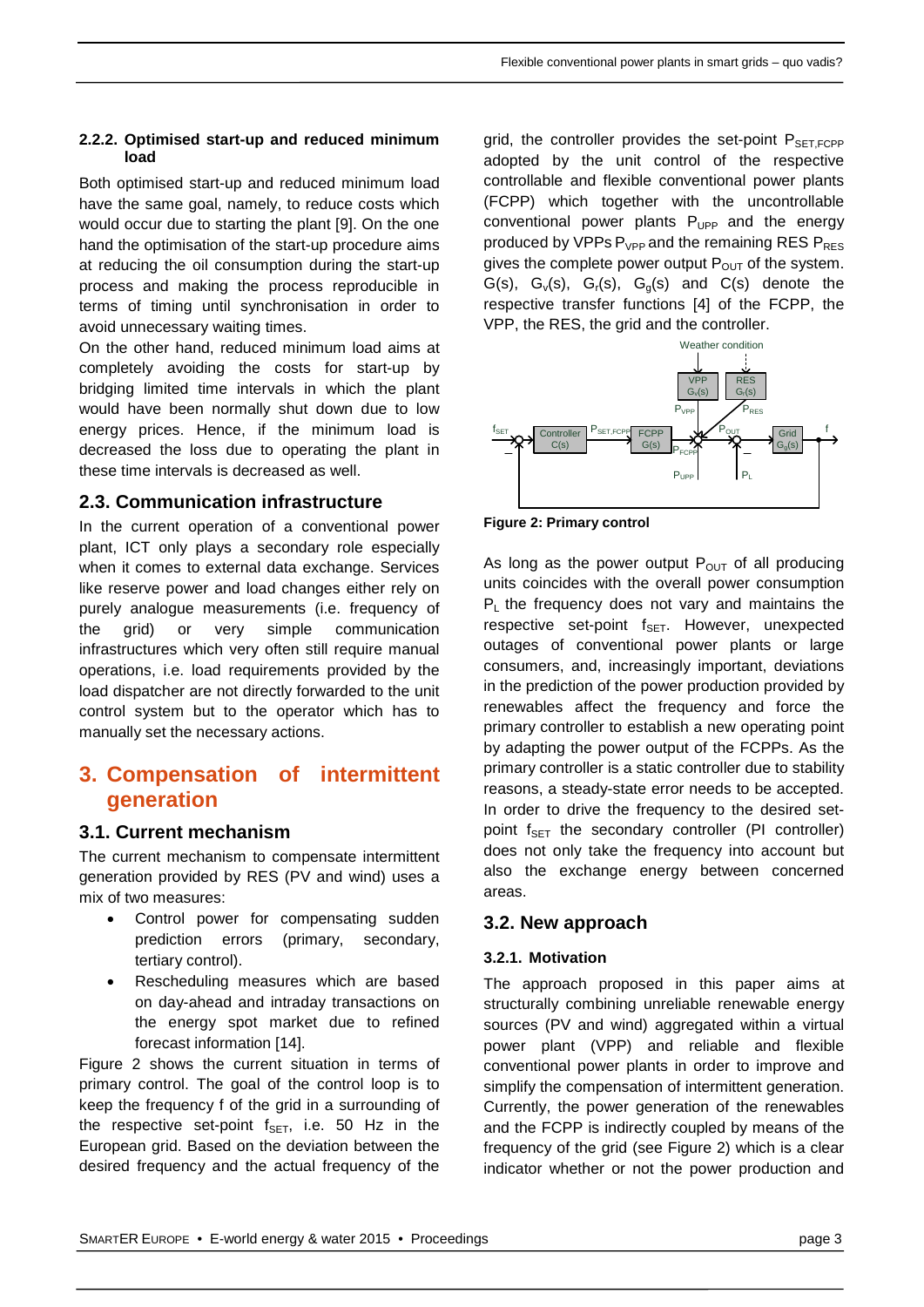power consumption are balanced. However, considering renewables a direct coupling is possible using a more involved information exchange between the VPP and the FCPP.

The underlying idea is that due to the increased energy production by renewables the control services should be split into:

- 1. Rescheduling and conventional control power (primary, secondary, tertiary control) for dealing with unpredictable outages of energy producing units or large consumers, or deviations in the predicted energy consumption.
- 2. Compensation control power for exclusively dealing with intermittent generation by VPPs which uses additionally available ICT-based information within the control loop.

In the following three approaches are described considering the second item. All of these approaches consider the FCPP and the VPP as a single energy producing unit which, henceforth, is denoted as *reliable virtual power plant (RVPP)* illustrating the idea that the varying production of the VPP is immediately compensated by the FCPP. Hence, the power output of the overall RVPP remains constant independently of the actual weather conditions and, therefore grid-related services (primary, secondary and tertiary control) as well as the necessity of rescheduling measures for the respective power plants can be reduced.

The adapted primary control loop is depicted in [Figure 3](#page-4-0) where the VPP and the FCPP are now represented by a single block.



<span id="page-4-0"></span>**Figure 3: Adapted primary control loop**

#### **3.2.2. Indirect power coupling**

A simple control structure for realising the RVPP is shown in [Figure 4.](#page-4-1) Here, instead of the frequency the power output provided by the FCPP and the VPP is fed back and compared to the external setpoint P<sub>SET,RVPP</sub>.

The structure indicates that the variations of the power output coming from the renewable sources can be seen as a disturbance of the control loop.

Consequently, the controller needs to be designed to provide suitable disturbance attenuation properties. This can be implemented by, e.g., suitably tuning a standard PI controller [\[5\].](#page-7-10)



<span id="page-4-1"></span>**Figure 4: Simple closed-loop control** 

#### **3.2.3. Direct power coupling using model-based feed-forward disturbance rejection**

As the dynamics G(s) of the FCPP are generally known there are more involved control structures which can take G(s) into account in order to more efficiently compensate the effect of the disturbance caused by the VPP by means of additional feedforward control [\[4\]\[10\].](#page-7-5)

This is depicted in [Figure 5.](#page-4-2) Here, an additional path has been added which adapts the input signal of the FCPP  $P_{\text{SET.FCPP}}$  to the current power output  $P_{\text{REN}}$  of the VPP. The feed-forward structure uses the inverse model of the FCPP and an additional filter F(s) which is generally necessary to get a proper realisation of the inverse transfer function of the FCPP and to face input constraints [\[4\].](#page-7-5)



<span id="page-4-2"></span>**Figure 5: Model-based control using feed-forward disturbance rejection**

#### **3.2.4. Direct power coupling using modelpredictive control**

An even more involved structure is presented in [Figure 6](#page-5-0) using model-predictive control [\[6\]](#page-7-6) where the controller, based on equidistantly updated input data, solves an optimisation problem to produce an optimal output  $P_{\text{SET-FCPP}}$  with respect to predefined cost functions.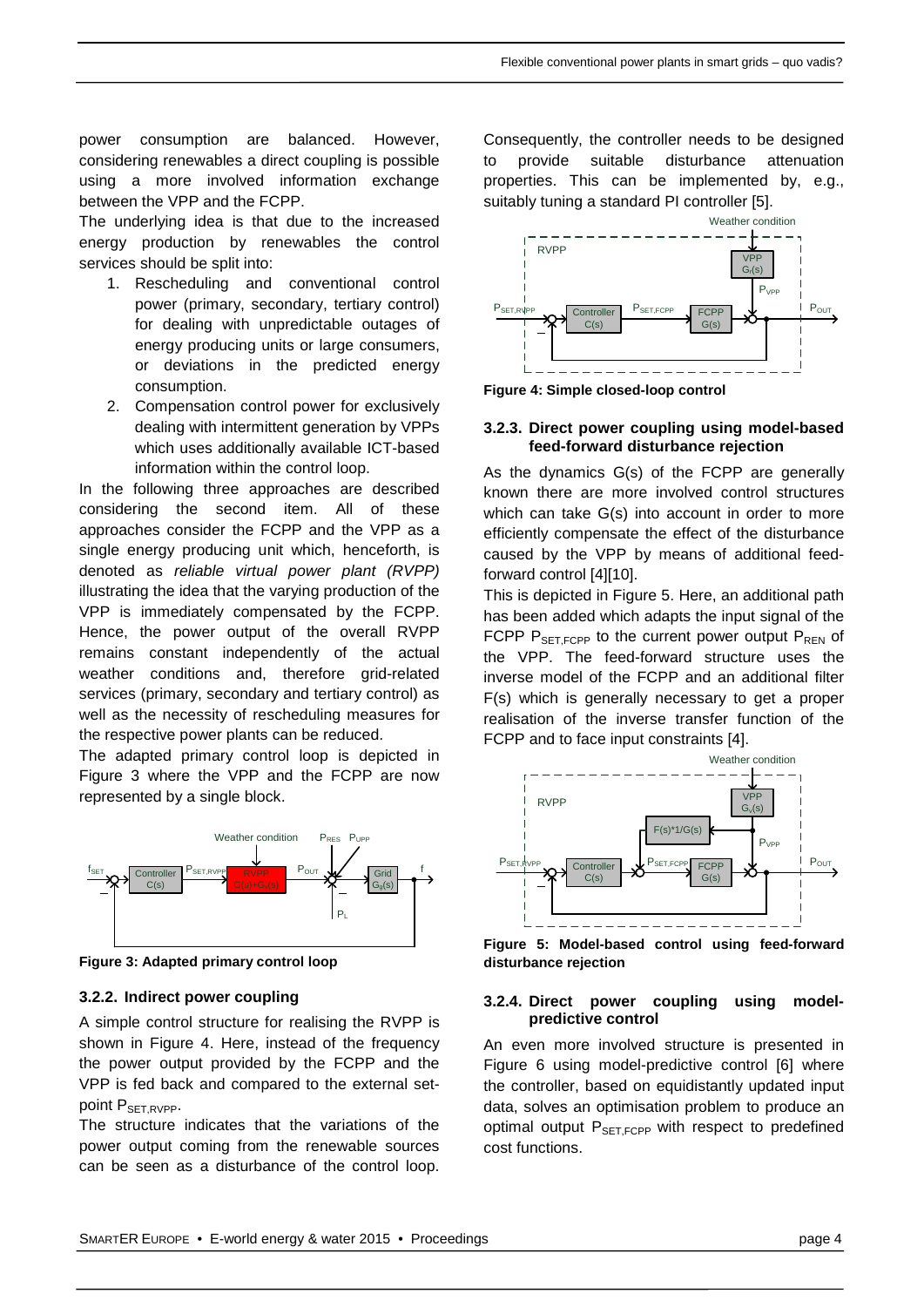Beside the evaluation of the deviation between the current status of the system  $P_{OUT}$  and the requested set-point  $P_{SET}$  the input data can be chosen arbitrarily depending on the control goal. Hence, in the scenario considered in this paper, suitable information is given e.g. by weather forecasts and the current weather conditions affecting the VPP as well as the power output of the VPP.



<span id="page-5-0"></span>**Figure 6: Model-predictive control**

#### **3.2.5. Simulations**

The following simulations compare the simple closed-loop control (indirect power coupling) and the model-based control strategy using feed-forward disturbance rejection (direct power coupling) to illustrate that additional information and a suitable integration of this information can significantly improve the performance of the closed-loop system. In this example, the set-point  $P_{\text{SET,RVPP}}$  to be followed by the RVPP is given by 450 MW, where initially

$$
P_{FCPP} = 400 \, MW
$$

$$
P_{VPP} = 50 \, MW
$$

holds. The FCPP is described by the third-order transfer function



<span id="page-5-1"></span>**Figure 7: Decreasing power production by the VPP**

The resulting RVPP is subject to a decreasing power production of the VPP by assuming that after 60 s the wind conditions change and the power output is quickly reduced to 40 MW (see [Figure 7\)](#page-5-1). By means of the PI controller

$$
C(s) = K_P E(s) + \frac{K_I}{s} E(s)
$$

$$
E(s) = P_{SET, RVPP}(s) - P_{OUT}(s)
$$

with the controller parameters  $K_P=2.5$  and  $K_I=0.01$ the trajectory of the resulting power output of the RVPP with indirect power coupling is depicted in [Figure 8.](#page-5-2)



<span id="page-5-2"></span>**Figure 8: Power output of the RVPP using the simple closed-loop control**

Stationary, the power output  $P_{\text{OUT}}$  matches the setpoint but the transient behaviour shows large oscillations due to the change in  $P_{VPP}$  and the slow dynamics of the FCPP.

This behaviour can be improved by model-based control using feed-forward disturbance rejection as considered next. With the third-order filter

$$
F(s) = \frac{1}{(1+5s)(1+5s)(1+5s)}
$$

the resulting power output is illustrated in [Figure 9](#page-5-3) which clearly shows a significant reduction of the oscillations during the transient phase.



<span id="page-5-3"></span>**Figure 9: Power output of the RVPP using modelbased control with feed-forward disturbance rejection**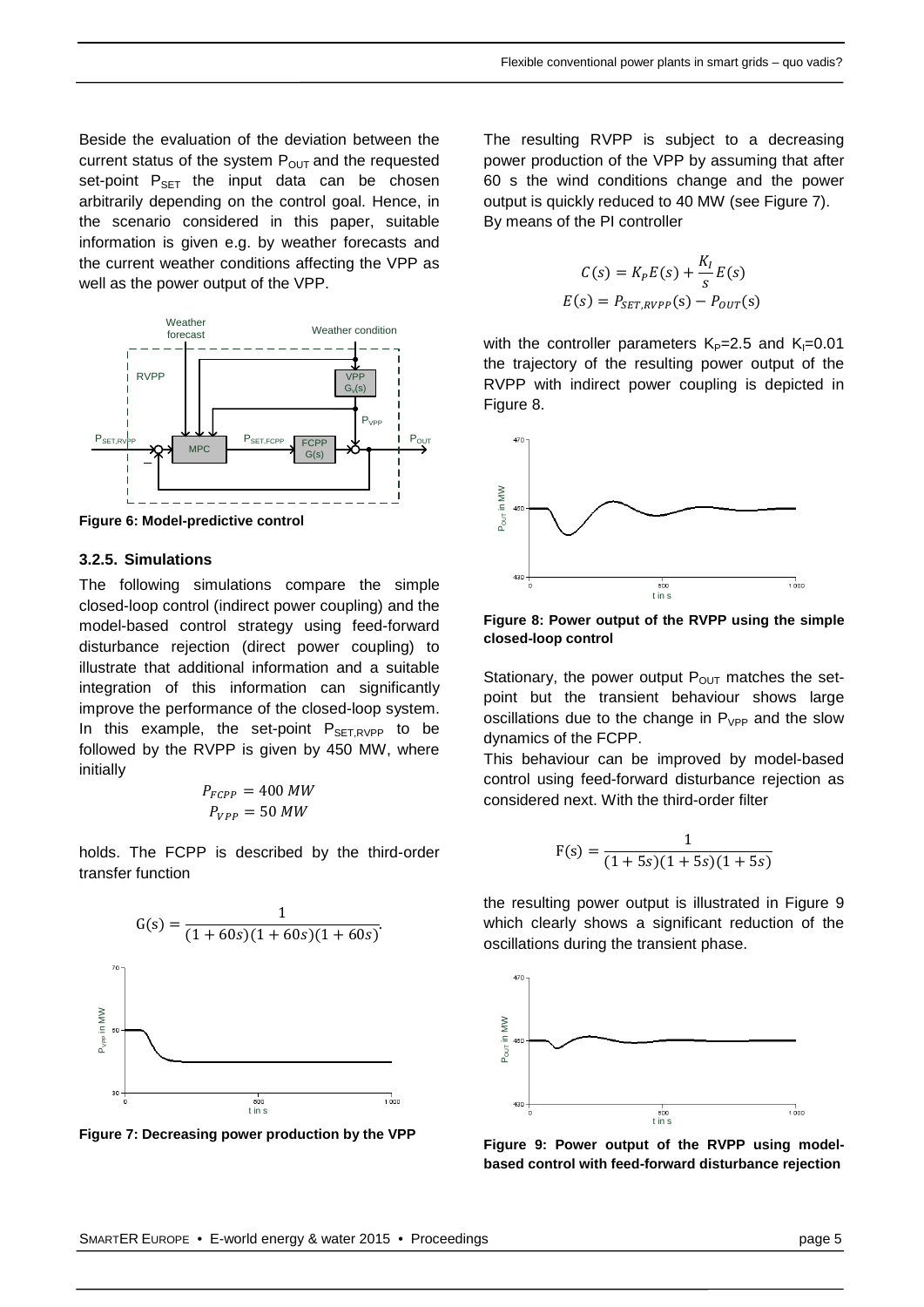A drawback of this structure is given by the fact that depending on the system dynamics large input signals might result as shown in [Figure 10.](#page-6-1) This causes problems if the input of the system is subject to constraints which occurs in almost all practical applications.

To avoid this issue the filter F(s) can be adapted accordingly which, however, degrades the control performance. Alternatively, flexibility measures using the intrinsic storage capabilities of FCPPs as briefly described in Section [2.2.1](#page-2-1) can be applied to circumvent this problem (see [Figure 11\)](#page-6-2) or forecast information can be used to be able to start the required control actions already in advance.



<span id="page-6-1"></span>**Figure 10: Plant input signal using model-based control with feed-forward disturbance rejection**



<span id="page-6-2"></span>**Figure 11: Potential power output and plant input signal when using throttling of turbine valves and control of the extraction steam flow in a coordinated way as additional measures**

## <span id="page-6-0"></span>**4. Compensation control power**

In the current energy market the compensation of prediction errors in terms of energy production by RES (PV and wind) is mainly based on short-term transactions, i.e. day-ahead or intraday auctions based on refined weather forecasts, and on control services [\[2\]\[14\].](#page-7-1)

By considering a splitting of the control power market (see [Figure 12\)](#page-6-3) into

- the conventional provision of primary, secondary and tertiary control served by FCPPs including rescheduling measures which explicitly deal with outages and fluctuating energy consumption as well as RES which are not served by RVPPs, and
- a new compensation control power service provided by RVPPs which exclusively deals with intermittent generation by PV and wind,

transactions on the energy market required for compensating the weather-related prediction errors can be reduced. Moreover, new incentives for flexibility measures for conventional power plants can be set.



<span id="page-6-3"></span>**Figure 12: Decoupling of the control power market**

However, the realisation of the RVPPs requires a distinct allocation of FCPPs (a single unit or a pool of FCPPs) to the respective VPPs where load specific requirements and even geographical aspects need to be taken into account. In the future, especially load specific requirements become increasingly challenging due to the increasing installation of PV and wind sources making a suitable clustering even more challenging.

## **5. Conclusion**

In this paper concepts considering a structural combination of flexible conventional power plants and virtual power plants have been proposed which aim at efficiently compensating the volatile power production by PV and wind. The simulation results illustrate that the resulting reliable virtual power plant is capable of providing an almost constant power output by means of an involved information exchange between the conventional and virtual power plant. Consequently, grid-related control services and rescheduling measures including the relevant transactions on the energy market which